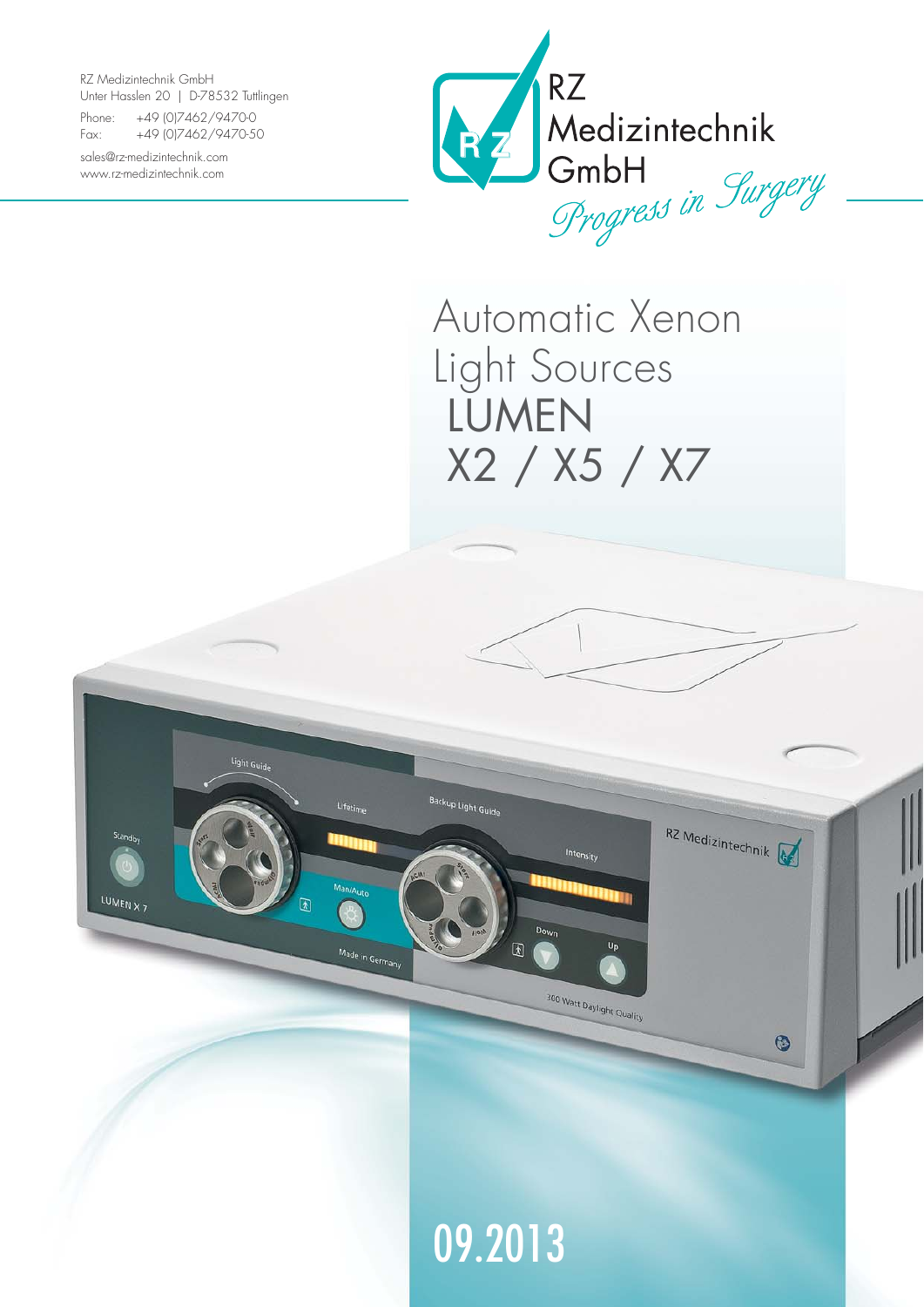## HIGH INTENSITY XENON LIGHT SOURCES





Skid-proof pedestals



Turret Adapter with Storz, Wolf, Olympus, ACMI connection



Backup Light Guide (X7 model only)

• Mains cable • User Manual



I 300-001-301 XENON Spare Lamp 300 Watt





Easy lamp replacement